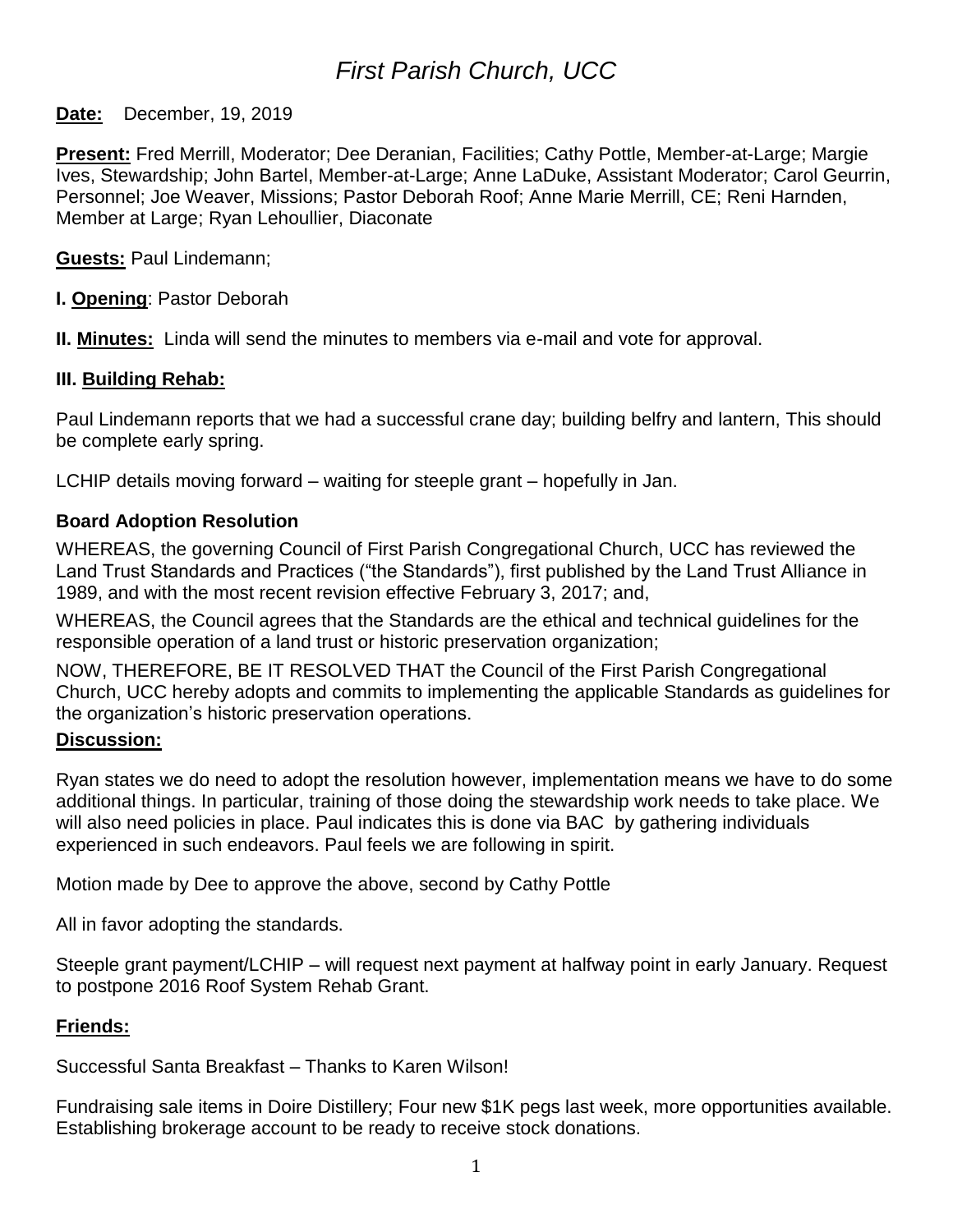# **Nutfield 300th:**

Progress delayed due to Paul's bad health. Rallying for rapid progress after New Years.

Videos filmed months ago are done – coordinated public announcement in Mid-January. Proposing a "history party" to show videos and generate excitement for the  $300<sup>th</sup>$ .

Deborah recommends the 20<sup>th</sup> of January for after Church video show; a Wednesday rather than Thursday may work better. Wonders if a Friday night – (January  $18<sup>th</sup>$ ?) would work. Paul to take back to committee and come up with a plan.

Paul finds it difficult to communicate to the Congregation all the great things that are happening. He suggests mounting a big screen TV in Currier to use for demonstrating information. Ann moves to place a screen up in Currier and work with facilities as to where it will go for purposes of the preservation, second by Ryan, all in favor.

**IV. Sabbatical :** Deborah withdraws her request to take a sabbatical this year. This gives back \$3,000 to the budget. If 10 more people donate 3k – we would balance the budget. Trying to think outside the box. Deborah feels there is some good communication happening in the Congregation. Bylaws dictate that a proposal be provided for Sabbatical to Council. Ryan states don't cancel due to the budget, if you are in a good place to not take sabbatical, if not – take it. Pastor Deborah energized by positive activity happening. The negative is exhausting to her. If we continue in the positive way – all that is going on positive – that was considered in decision to postpone sabbatical.

Carol proposes that in lieu of Sabbatical an added week vacation for 2019 should be offered, second by Reni.

Carol states we shouldn't dwell on it, she needs a break – we would support an added week vacation. It is a positive message to the Congregation. Fred feels we have the authority to make this decision in appreciation of Pastor giving up Sabbatical this year and recognizing the stress she has been through this past fall. Ryan feels this is a fragile step to take doing this for people rather than having processes in place to do what we want. He will not vote against, won't vote for it. We'll postpone decision until next meeting until we review the budget and contract. Carol and Reni withdrew the motion to allow time to think about this.

Pastor Deborah would like us all to e-mail thoughts about the proposal.

**V. Finance:** Not much to say – looks like we'll have a surplus. But, likely close to budget. Fred thinks we'll come out ahead.

Finance Committee Report: Notes and thoughts from December meeting as of 12/10/18 69 pledges \$188,059, Went over budget and Jan 13, 2019 to give low down at meeting. We'll identify some areas we may need to cut. Hopefully people will go back and rethink their pledge. Meeting January 8<sup>th</sup> and we will know how December ends. Holding money for phase 1 to pay interest, loan doesn't get converted to a mortgage until August. This can possibly reduce the proposed budget with interest x 8 months.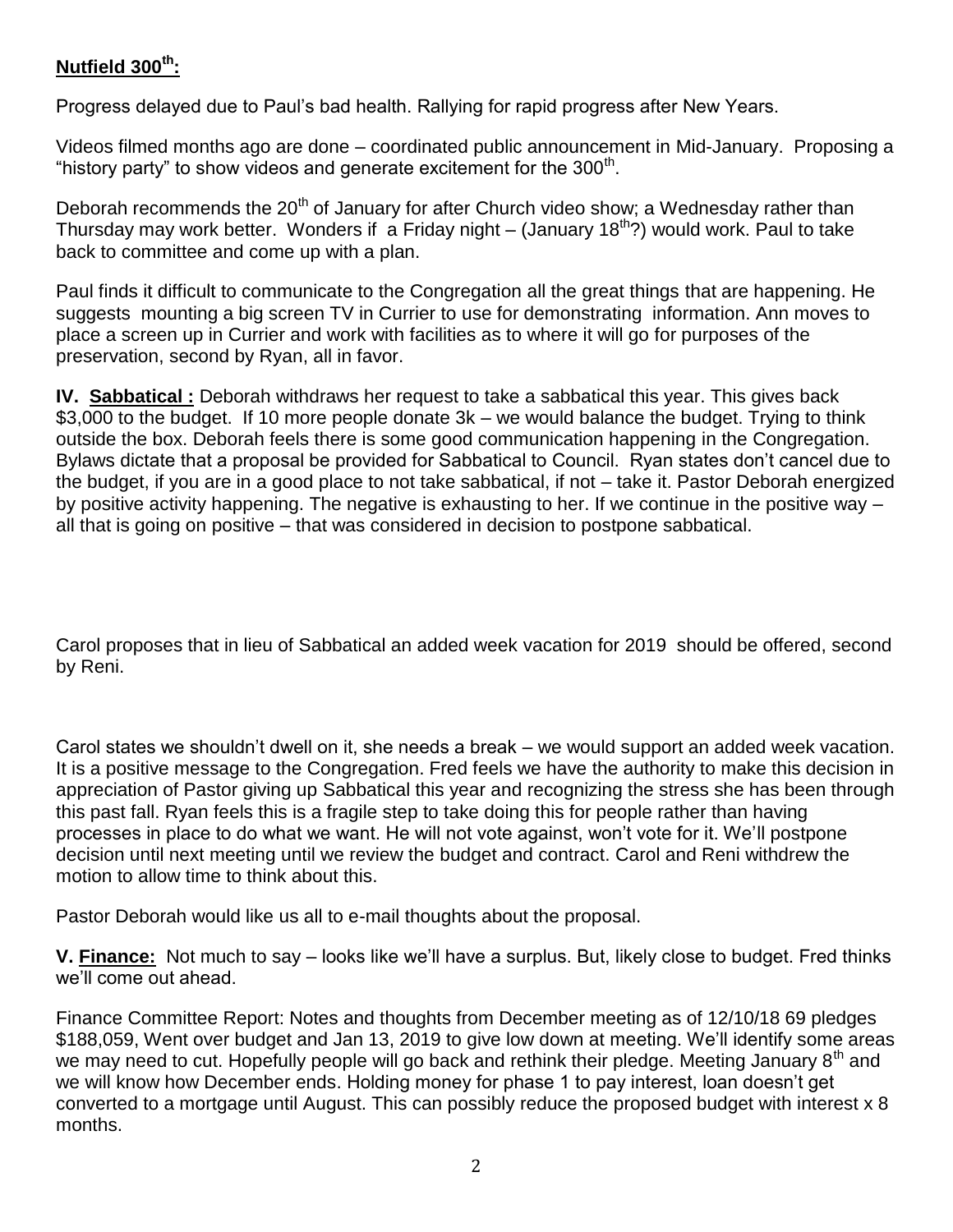**VI.** T**ask Force:** Met at the beginning December. The group is reading "The Behavioral Covenant" They are working to become a good role model for the Church. Hope to bring to council to review and take a look at it.

**VII: Annual Meeting:** Ann moves to have meeting Sunday 1/27/19 second by Margie – all in favor.

# **VIII. Pastor's Report (Directly from Pastor without content modification):**

Last month Pastor Deborah tasked us w/ getting out in the church community on Sunday's to try to reach out to others you don't know.

We hired Alice Mann and David Reynolds both experts in their fields. We did not accept their input. Deborah does not suggest we hire an expert. We all need to do the work. Beth Hunter came forward to discuss a new Caregiver group – Deborah had 8 people this week volunteer. Beth to announce Sunday.

Worship Update:

Planning and coordination of Worship Services:

November 25 : "Café Church" on was a huge success. I heard a great deal of positive feedback.

November 28 was the "Wonder Wednesday"service. Thanks to Christine Lehoullier for helping with this ministry.

December 2: Communion as we began Advent, followed by an amazingly successful Advent workshop – Kudos to Christine and the Board of Christian Education!!

December 9: I hope all of the members of Council have taken a good look at the new Advent candle holders made out of old wood from the steeple made graciously by Arron Sturgis for First Parish. Please thank Diane Breeden for working on this with Paul Lindemann.

December 16 : It was lovely to hear the chimes again and we had Kaitlyn Leahy as guest conductor.

December 18: Blue Christmas – in conjunction with St Peter's Episcopal in Londonderry Planning the three Christmas Eve services. Christmas Eve – 4:00 – CE doing the bulk of the service with the Pageant; I am providing the framework liturgy and bulletin information.

Evening services: 7:00 and 10:00 pm – coordinating with Debbie Gline Allen.

Pastoral Care Update:

.

Visiting: I went to the hospital several times since we last met (5 times, 3 different people); had lunch with a couple of parishioners; 1 home visit; 8 phone calls and did the graveside service at the military cemetery in Boscawen for a member's dad.

New Members: conversations with those wishing to join the church on December 23.

Wendy Williams has been attending this church with her husband and daughter Abigail for a couple of years now. Her husband Jeff joined in October. Libby LeBlanc started coming in October when Dusty and Dottie Patrick joined. She

would now like to join as an Associate member. Shellie Aseltine has been our music provider for many of the

"Wonder Wednesday Services". She has a Masters of Divinity from Princeton and has been working as worship leader in several churches. She works as a Hospice Chaplain full time. She is now discerning a call to ordained ministry and for that she needs a denomination. After much research, she has decided to seek ordination within the UCC. Her first step is joining a UCC church. We are very blessed to have her among us!

Wedding planning for a couple on December  $29<sub>th</sub>$  in Salem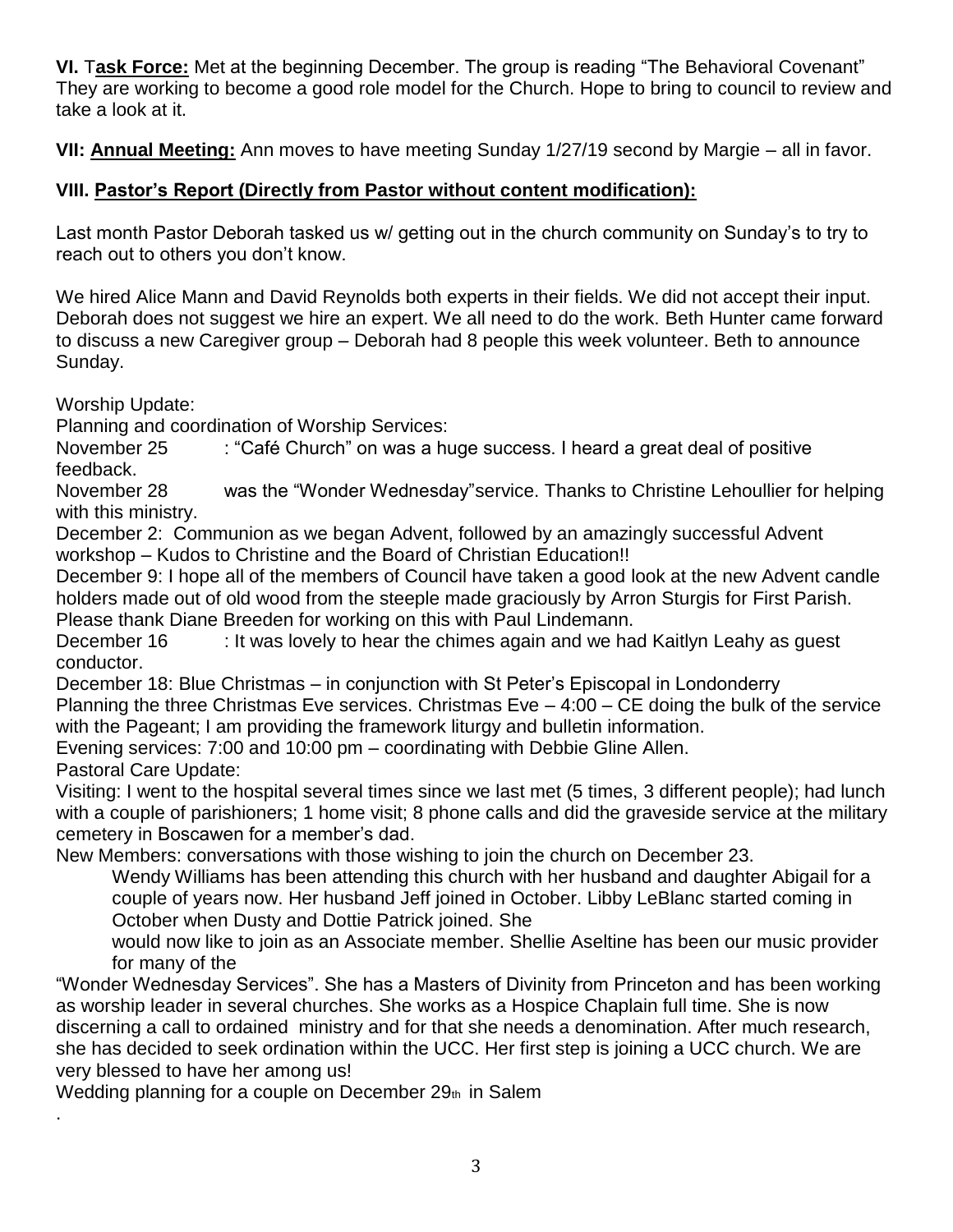Cards and keeping in touch notes with various members, especially those who went through a life change this year.

Structure task force suggested that a group of lay leaders help me with pastoral care and in so doing "outsource" this ministry away from the Deacons to lighten their load. Our first meeting will be December 19 to brainstorm a ministry focus and how to execute such a plan. Beth Hunter invited anyone who would like to help to let her know and/or come to the meeting.

Membership: there are so many rumors about people who have "left" the church and gone to other churches. The office has received official resignation of only 2 members. The Deacons and I will need to figure out who exactly wants to change their membership status and who does not by the Annual Meeting.

## Education Update:

Tuesday night Adult Faith Formation: We are reading the book of Acts. There are between 10 and 14 people who come regularly. We read from the Bible and share our impressions, our struggles, our questions and our faith journeys with one another. This is a profound ministry experience for everyone who attends.

Administrative update: Meetings/conversations with the following Boards, Committees, Task Forces, and/or visionaries: Stewardship; Deacons; Facilities; PPRC; the "now what" Task force; Nominating; "improve the sound system

in Currier"- Cobban guys; BAC; staff members and probably a few more that happened so fast I didn't write it down.

I've been working to update the membership database, which continues to be difficult in so many ways – but we are getting closer all the time. I have hopes of it being pretty accurate by Annual Meeting.

Writing: besides the services, I write for the Newsletter. This year I wrote a letter to every family who asked me to provide pastoral services. I explained all the things that happen here and that their financial contribution helped us in our mission.

First Parish is truly blessed to have CE Director Christine Lehoullier and Administrative Assistant Michelle Guerrin. They both are so dedicated and hard-working. They create a lovely atmosphere in the building – it's a joy! And we are also blessed with Interim Debbie Gline Allen. In spite of her other responsibilities in the Mass Conference and her personal loss this fall, she gives 110% to providing a wonderful music experience on Sunday. The congregation is learning new songs and other musicians have been invited to participate. We are blessed to have these three women on staff! I pray that the Council and the members of the congregation make sure that Christine, Michelle, and Debbie know how much they are appreciated.

Thank you for reading this and thank you for all you do! Merry Christmas and God Bless Us, Every One! Pastor Deborah

# **IX. Round Table:**

Anne Laduke states she is –one of the 8 caregivers – good things coming!

Dee – new fans and sound system in Currier!

Ryan – nothing to report for Diaconate; Discussion raised concern about members handling the money if they are not attending church. Fred states they are doing their job and they are in good standing with the church. Ryan's only concern is that there is no term to these positions.